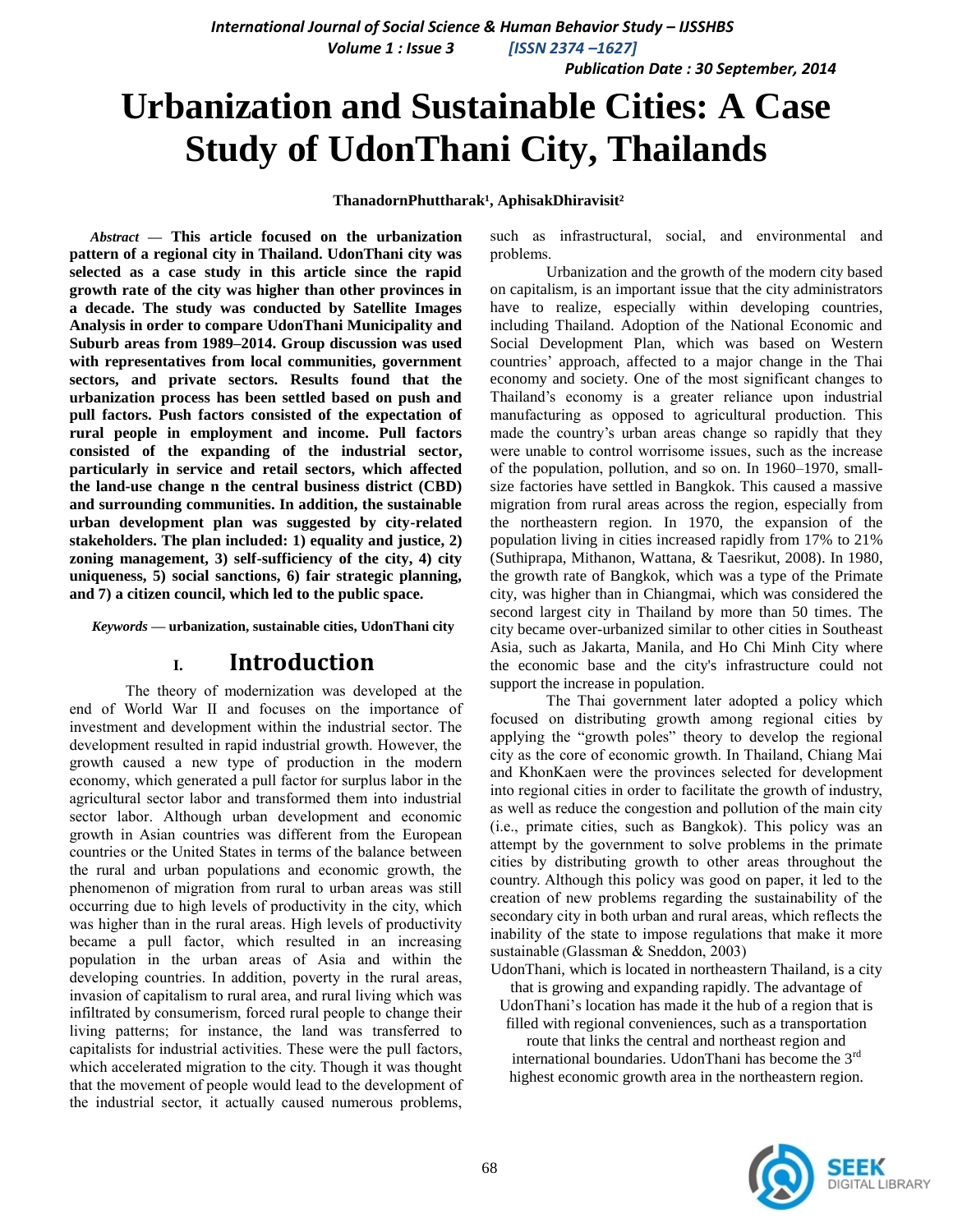#### *Publication Date : 30 September, 2014*

Though UdonThani is continuously growing, it is facing more and more problems inherent to large cities.

The urbanization phenomenon in UdonThani city was driven by at least two factors: 1) The land use change, and 2) The increase of population. Urbanization was a direct driver that caused changes in the ecosystem and led, in part, to climate change—the rapid change of the ecosystem nowadays that has been caused by humans who seek a particular lifestyle, especially following the industrial era. Humans have caused numerous changes to nature. The change in land-use has had a direct influence on ecosystem processes (Nelson et al., 2006).



**Figure 1.** An expansion of regional cities in the northeastern region of Thailand

This paper tries to reveal and understand patterns of urban development in UdonThani that are now expanding rapidly and investigate patterns of sustainable city development which the stakeholders were acted as agency based on the city structure, regulations, and laws (Giddens, 1984), At the core of sustainability is the need to pay attention to negotiate conflicts and deal with a way to be the sustainable city. Where democracy is stunted, decisions and actions that weaken sustainability are more likely to occur. (Eckstein & Throngmorton, 2003). The agency in both local and urban areas would are key factors that boost the development of UdonThani city by brainstorming and working together to regulate and issue the suitable policy to bring sustainability to UdonThani city.

## **II. Objectives**

1) Investigating patterns of city expansion of UdonThani city, the rapid growth city.

2) Investigating patterns of the sustainable city development of UdonThani city, the rapid growth city.

## **III. Methods**

This article has been conducted using a qualitative approach to investigate patterns of expansion and the development of the rapid growth city. UdonThani was selected

as a case study and included the UdinThani municipality area, CBD, and suburban areas. Satellite Images Analysis was used to compare the land-use change between the UdonThani municipality and suburb areas from 1989–2014 in order to understand the urban expansion. Group discussion was also used with representatives from communities, government agencies, private sectors, and persons who were interested in brainstorming ideas, opinions, and guidelines of city development planning. The conclusions, which were generated by stakeholders, were analyzed carefully in order to create suitable guidelines for sustainable city development.

# **IV. Results**



**Figure 2.** Land-use change in UdonThani city from 1989–2014

|                                   | 1989  | 2000  | 2014  |
|-----------------------------------|-------|-------|-------|
| <b>UdonThani Municipality</b>     | 49.33 | 59.99 | 68.59 |
| <b>Nongsamrong Municipality</b>   | 23.50 | 30.75 | 38.40 |
| Nongbua Municipality              | 17.62 | 23.34 | 36.16 |
| <b>Banchan Municipality</b>       | 16.97 | 28.47 | 48.47 |
| <b>Nongkhonkwang Municipality</b> | 7.77  | 11.04 | 14.15 |

 **Figure 3.** Percentage of urban area within local municipality

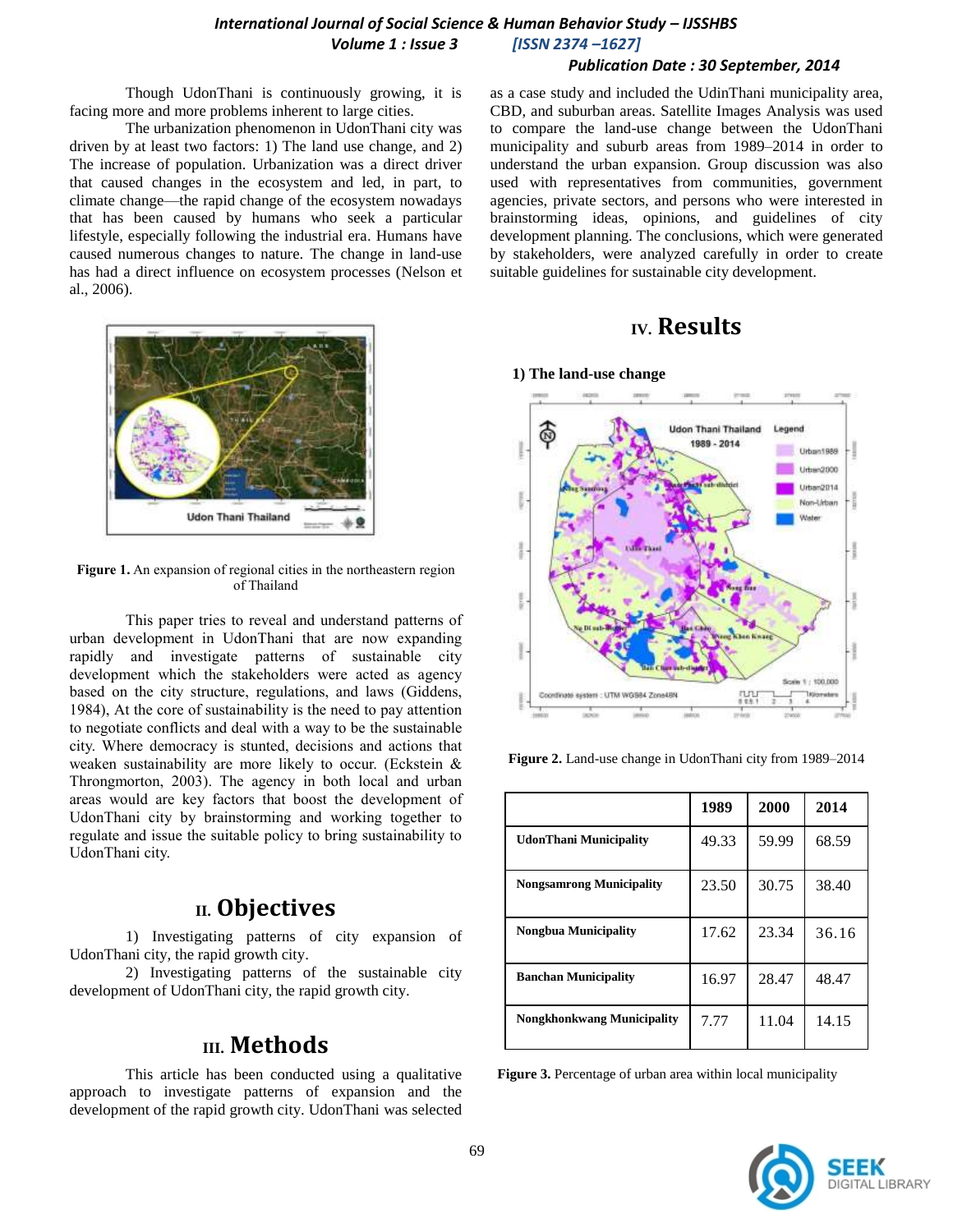### *International Journal of Social Science & Human Behavior Study – IJSSHBS Volume 1 : Issue 3 [ISSN 2374 –1627]*

#### *Publication Date : 30 September, 2014*



**Figure 4.** Direction of city growth

According to the analysis of land-use change using GIS data, the direction (red line) of city growth related to the transportation routes that are Highway No. 2 (Mittrapab Road) and Highway No. 22 (Nittayo Road: Udon Thani–Nakorn Phanom). The highway No.2 passed through the UdonThani municipality from the north to the south of the municipality, and the highway No.22 passed the east of the municipality, respectively. In addition, the ring road (east side) of UdonThani city is the location of major retail stores, the university, and a public park, which are key factors that attract the growth of the city in this direction. The west side of Ring Road is blocked by the airport and military area, so it is difficult to develop the city facility in this direction.

#### **2) Impact of Rapid City Expansion on the Community**

Expansion of the city affected the community in both positive and negative ways. This might indicate that the threats or opportunities for the community depended on community awareness. It was important to issue some plans or guidelines to prevent problems. The community had to participate in the planning process to share and learn with city stakeholders in order to develop their community or prevent some problems that might occur within the community. The study conducted the group discussion and the conclusions were presented as follows:

2.1) **The discontinuation.** People in the community were separated into groups. They had their own ideas about the development of the city, which were different from other groups. They would not listen to ideas that came from the other groups. In addition, the city administrated by municipality committee, which was the group elected under the principle of competition. Therefore, when the "winner" was elected to the city administration, the "loser" did not attend to city development participation. In some cases, the elected party might give priority to their supporters rather than focusing on city issues overall. These problems might therefore link to other problems, such as the lack of participation in city development.

**Discrepancy of city administration.** While the preparation of development projects or policies relating to the development of the city was in progress, projects were questioned from the community about the city administrator's decision. Who would get an advantage from the project? What was the project applied for? The administrator ran the project based on public interest or personal interest. For instance, with regard to the water resource issue, water resources in UdonThani city were limited. This caused a tussle over the water supply between various sectors, such as households, agriculture, or industry. Therefore the city administrators should be careful to set the priority to allocate water resources.

2.2) **Lack of self-development policy.** According to a previous review, it was found that the direction of growth in UdonThani city was based on the world development, such as globalization and regionalism. This made UdonThani city need the support of development policy from government agencies.

2.3) **Low rating of community awareness about city development.** It was quite difficult for the community to receive information about city development because the participation by the community in city issues was still low or there was a lack of a communication channel between government agencies and the community. Therefore, the community had a difficult time receiving development direction of UdonThani city from the government.

2.4) **Jurisdiction of administration and responsibilities.** Municipalities in Thailand have divided the jurisdiction of the administration by area. However, most city problems are not only limited to only one municipality area, such as flooding, traffic problems, pollution, and so on, so the problems spread to other municipality areas. As in UdonThani city, the UdonThani municipality could not handle the problems without cooperation from other municipalities. However, the congestion of law concerning the administrated area and the limits of the budget were major problems that slowed the operation down.

2.5) **Lack of local preparation**.Local administrations still had limitations that resulted in difficulties related to city expansion, such as budget, authority to make decisions, lack of coordination with other organizations.

2.6) **Lack of strong civil society.** The direction of city administration was still determined by the government and private sector. People had less chance of participating in city development.

2.7) **Bureaucracy.** Low efficiency in administration and outdated regulations related to city development were examples of bureaucratic problems that led to many city problems, such as a lack of transportation system efficiency, lack of infrastructure development, and so on.

2.8) **Social inequality.** The study found that there was inequality in law enforcement between people who came from the different social classes, particularly rich and poor people in the city. For example, rich people in the community who were affected by the flooding problems normally lift up their house by covering with soil. This solution affected poor people who did not have the money to lift up their house. Due to the solution by the rich people, waterway then was blocked and changed to the lower area, where was the residential area of the poor people was.

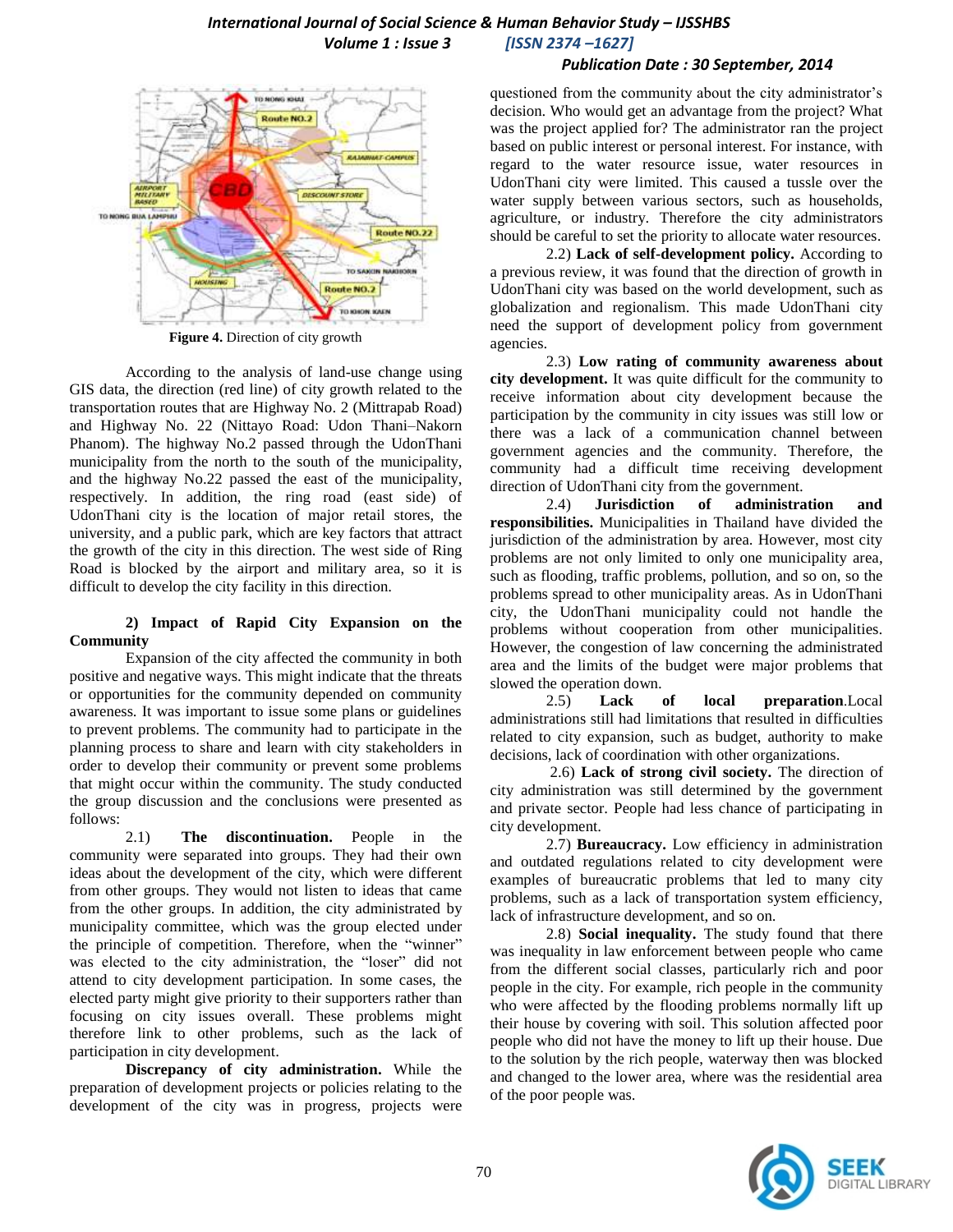#### *Publication Date : 30 September, 2014*

2.9) **Relationship between city administrator and local community.** It was rare to see the administrator come to the local community, so there was lack of problem perception with regard to the administrator.

2.10) **Pollution from industrial activity.** The rapid growth of the city which arrived alongside the industrial activity caused the pollution within the community.

2.11) **Brain drain problem.** It was found that the educational system in UdonThani is in highly quality. Schools and universities have produced the quality human resources to society for a long time. These human resources do not normally serve their local community as they look for a better place to live, such as Bangkok where they can have a better life.

2.12) **Traffic problem**s. The growth of the city resulted in many negative impacts on the community, particularly with regard to the traffic. People had more chances to buy vehicles. This led to a number of cars in the street. In addition, another reason that caused traffic problems was the fact that the drivers did not respect the traffic rules and the rights of other people to share the road.

#### **3) Suggestions and Guidelines**

The group has discussed the impacts of city expansion and the suggestions of how to resolve the problems are as follows:

3.1) **Creating guidelines for the participation of all parties.** The municipality committees must administer the city without bias and give city stakeholders a chance to participate in city issues. It is important to get participation from city stakeholders because the city development needs to be done conducted the right direction. The committee can set public meetings and invite locals, the private sector, and the government sector in order to share ideas about city development and find suitable guidelines for development.

3.2) **Making unity in the local organizations.** Today, city problems extend rapidly and cover both within UdonThani municipality and the suburbs. So local organizations should cooperate in the work in order to solve the problems. Local organizations should not only focus on their interests, but they should also focus on the overview also. In addition, a concept of the city region should be considered for use. The concept will help stakeholders develop the city easier and systematically. To build unity with local organizations, the host can set a monthly meeting of the League of Municipalities in the province in order to support collaboration among municipalities in policy issuing or project operation.

3.3) **Neutrality and fairness.** City administrators will have to make a decision fairly quickly in order to offer the most advantages to the locals. The administrator must realize his accountability and responsibility within policy or development project issuing.

3.4) **Managing area by zoning.** It was good to manage the area by focusing on the balance between physical development and the livelihood of people appropriately. The administrator should place the zoning for the industrial sector

far from the residential area. Waste disposal areas should not be located in an area that is full of people. In addition, the administrators should enforce the law strictly without bias.

3.5) **City uniqueness**. Development that copies the others causes the city to lack the uniqueness that was based on the context of history, the environment, and the ecological landscape. Therefore, stakeholders should conduct the development by indicating a suitable direction for UdonThani city.

3.6) **Social sanctions.** People might not accept an offense that violates their rights. Although the law cannot convict the offenders, society should have their own way to deal with the problem. Society has its own regulations to control all parties in order to ensure that people live peacefully.

3.7) **Making a strategic city plan.** City administrators should invite stakeholders from every sector that are related to the city in order to brainstorm and share ideas regarding city development policy. The city's strategic plan should be carried our without domination from politics and bureaucracy. It is important to give priority to human resource development through a process of education in order to build the morality and consciousness of the community to people.

3.8) **Establishing the civil council.** This was a way to create public space for strengthening civil society. The civil council should offer the opportunity for city stakeholders to discuss issues between the government, the private sector, and locals. People would then have a chance to participate in the civil council. The UdonThani municipality established the civil council on September 11, 2012, in order to jointly determine the direction of city development. When they received some recommendations from the civil council, the government agency, that was in charge of city development, reconsidered and wrote a master plan.

3.9) **Development of transportation system.** It was important to develop the transportation system to resolve traffic problems in UdonThani municipality. A mass transportation system was considered by the government sector through placing the parking lots at the corners of the city. People can park their private vehicles outside of the city, and then travel within the city using public transportation.

# **V. Conclusion and Discussion**

The phenomenon of urbanization in major cities in Thailand and Southeast Asia has continued to grow over the past decades. The phenomenon caused many problems, and spread over to both the CBD and suburb area. People have to deal with more difficulty of problems because the city grows very fast and has more complexity of management. Therefore, development has to be balanced with economic, social, and environmental factors. In addition, city stakeholders should participate in the city planning in order to find the best guidelines for development.

According to problems and suggestions in research findings, it has been found that the expansion of the city has